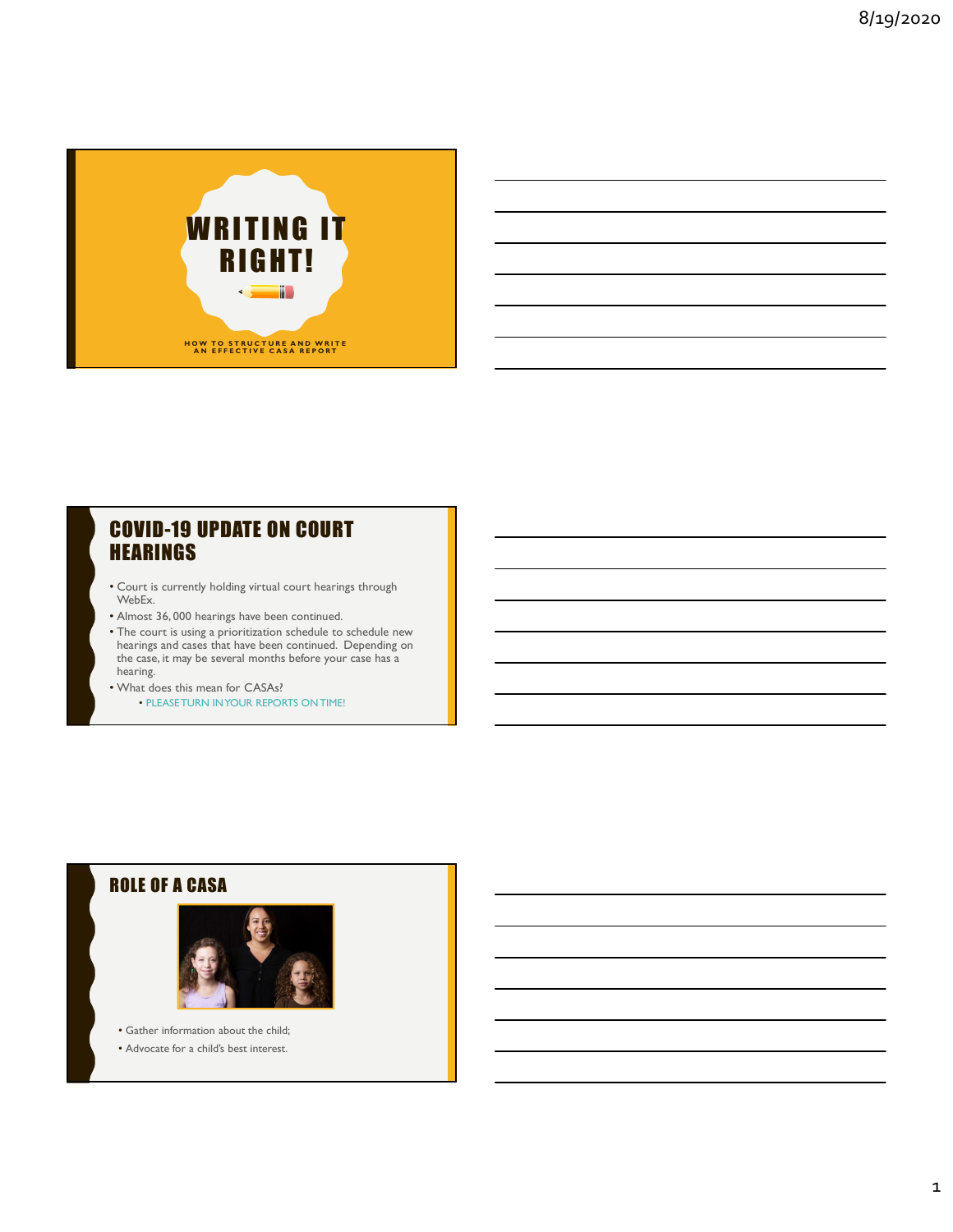

#### Your court report



#### GETTING STARTED WITH YOUR REPORT

#### #1: Check-in with your advocate supervisor!

#### Keep these things in mind:

- The CASAs report is a summary of key information since the last report.
- Keep your report child-focused and fact-based
- Write with your principal reader in mind:
	- THE JUDGE!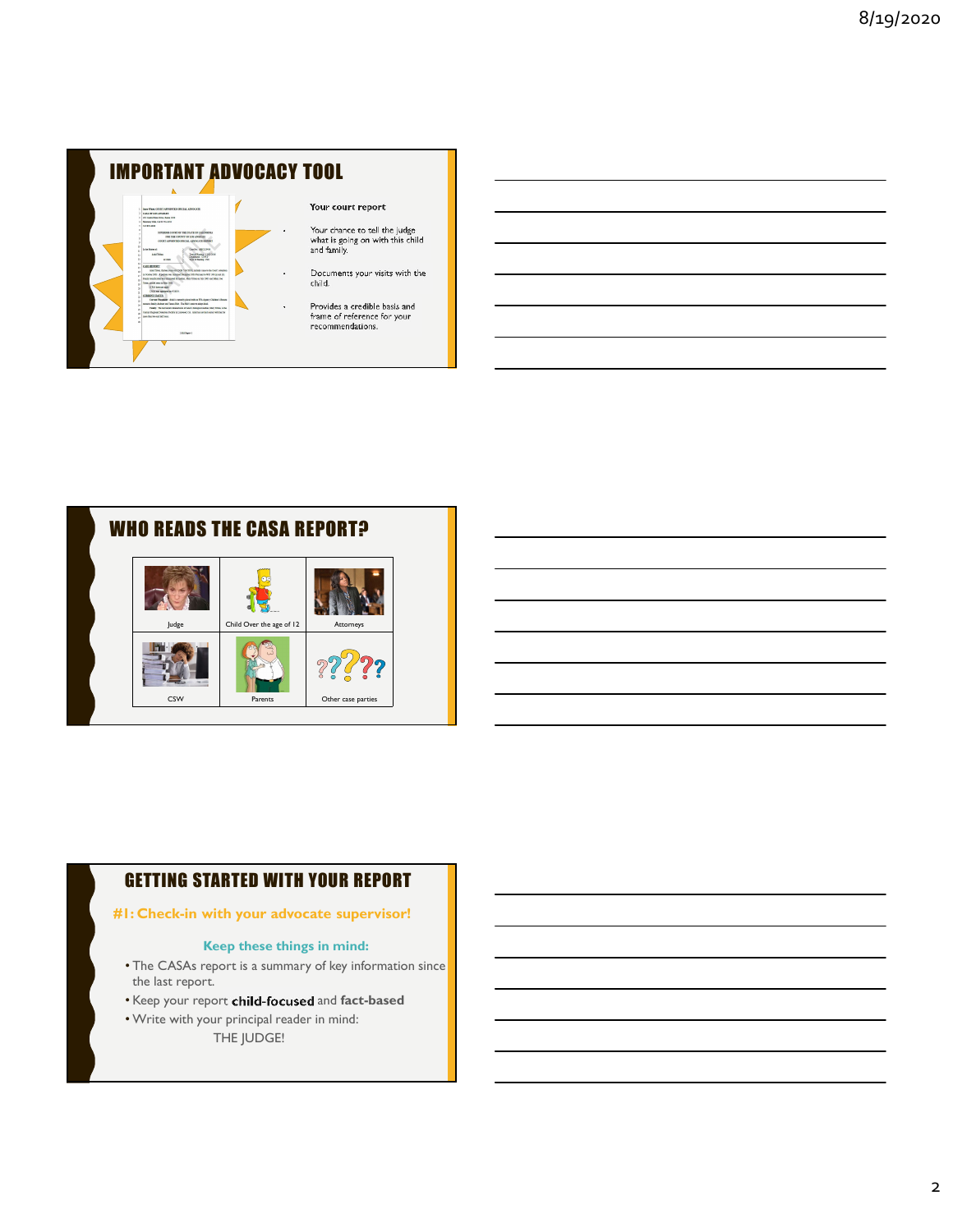#### KEYS TO GOOD REPORT WRITING

#### #1: Communicate with your advocate supervisor!!!

- Accuracy (to be exact, free from errors and misstatements)
- Brevity (to be concise and complete)
- Clarity (to be easily understood)
- Strengths-based language

## IMPORTANT GUIDELINES

VCASA

CASA COURT REPORT

#### #1: Use the Court Report Handbook!

• Follow the formatting provided: – Use short, clear sentences;

– Narrative is written in third person; – Be sure all names and titles are correct;

• Use examples of specific behaviors you have observed rather than your feelings;

• State source of info for reported behavior you did not personally see or hear, get specific examples.

## IMPORTANT GUIDELINES CONT.

- Try not to repeat info contained in attached document;
- Reference attached documents by name, source, and date;
- Do not include interviews with CSW or attorney;
- Do not recount interviews word-for-word;
- Relate your recommendations to the content of the report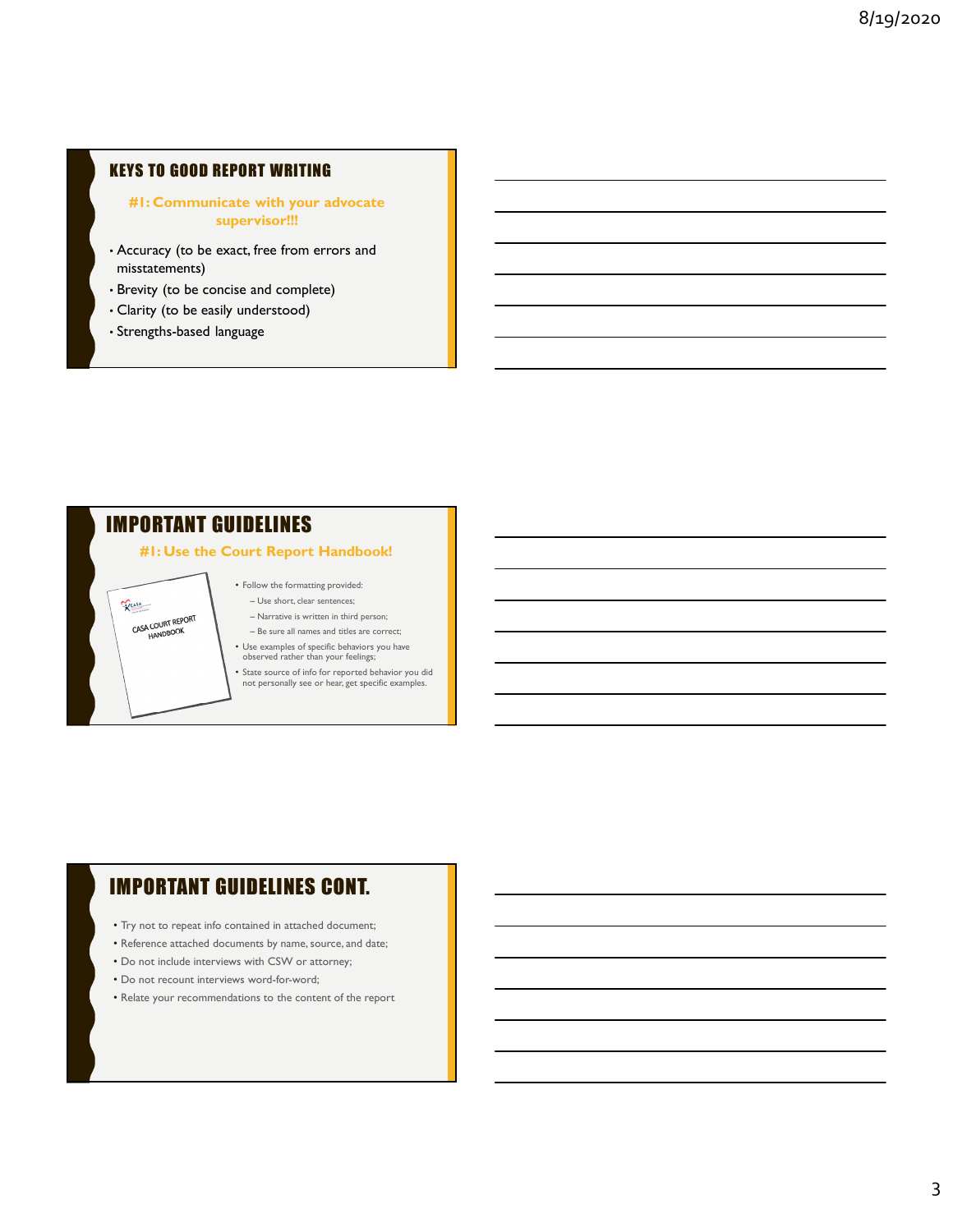# COMMON COURT REPORT RED FLAGS!



## • Including your opinion throughout the report.

- Assumptions vs. facts.
- Disclosing sensitive information<br>
without speaking to your advocate<br>
supervisor (see page 7 of court report<br>
handbook)
- 

• Portraying the child, case parties or family in a negative light.

## EDITING YOUR COURT REPORT



- because supervisory edits/questions with your<br>advocate supervisor.
- Your supervisor has final approval over your court report.

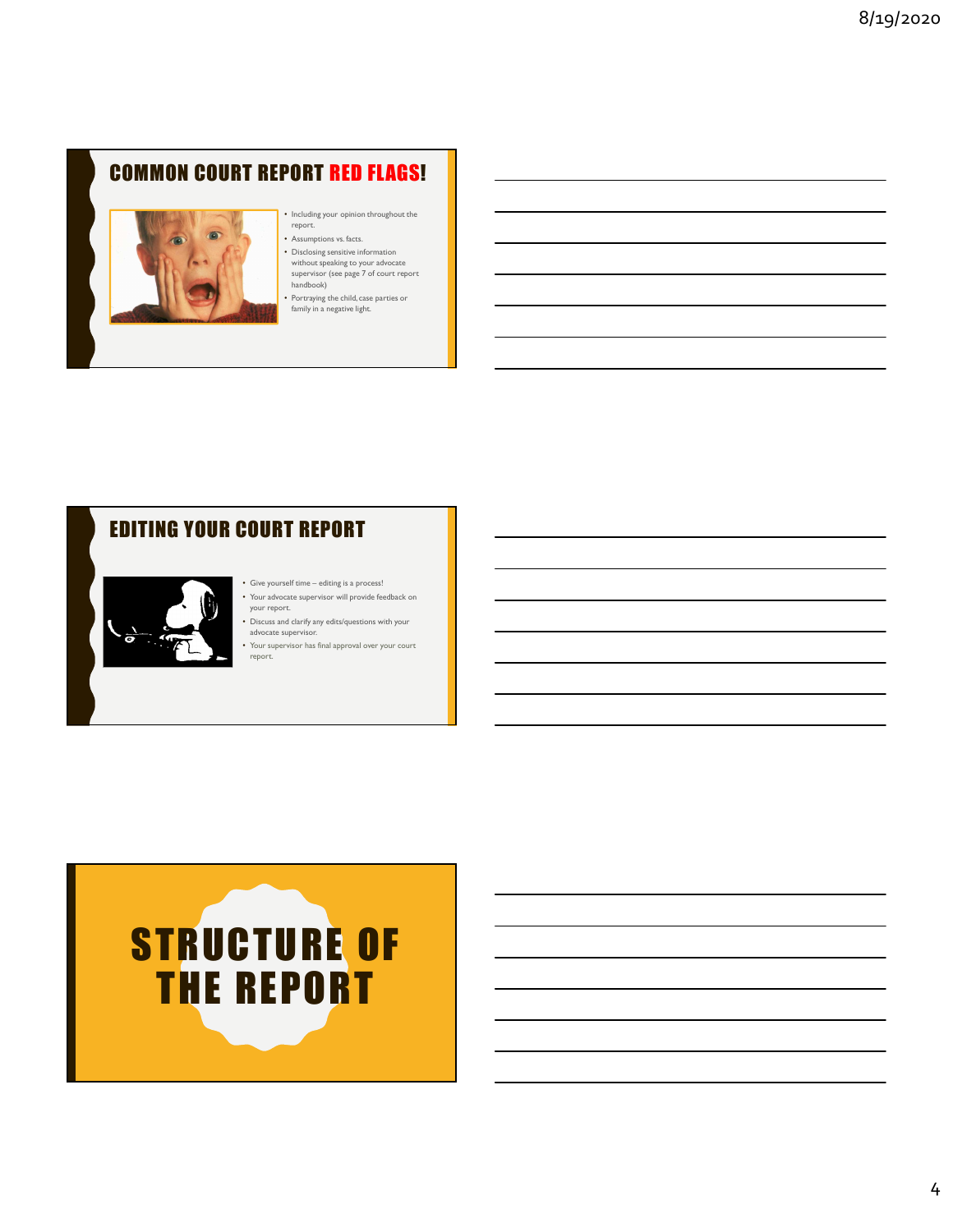# **HISTORY**

Example:

Jennifer is a 10 year old girl (DOB 06-11-2005) who came to the court's attention on January 15, 2016. A petition was sustained on March 10, 2016 pursuant to WIC 300(b) and (g). Family reunification services have been ordered for mother. ICWA does not apply. CASA was appointed on April 1, 2016.



### CHILD'S POSITION

- Do not editorialize or add your own interpretation.
- If child is non-verbal CASA can state relevant observations:

Example: Jessica continues to struggle to speak and mostly communicates with sounds, physical gestures, and cries.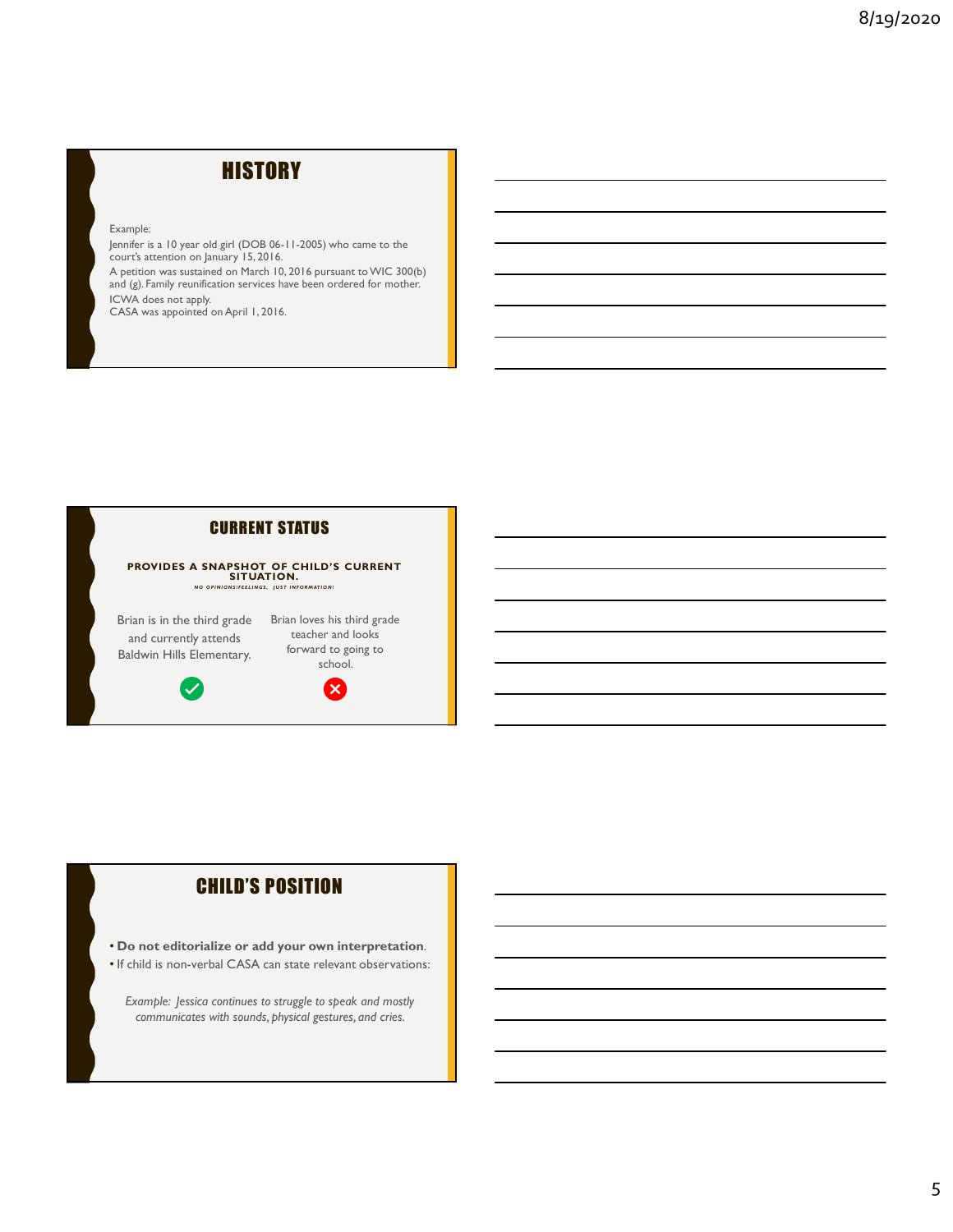#### CASA INTERVIEWS

• Rose Jones, Relative: On 3/6/17, Ms. Jones stated that Jennifer refused to go to stated the CASA stated the contacted the Wraparound Team. On 3/10/17, she called the CASA stated the contacted the Wraparound Team. On 3/10 and said that Jennifer refused to go to school again and she told the Wraparound<br>Team.The CASA is concerned about Jennifer's repeated refusal to go to school. On 3/15/17, she said that everything was fine and that she has been able to handle Jennifer's behavioral issues. She said that she is having trouble finding a soccer team **for the soccent solut o**<br>for Jennifer since she does not have internet access and needs some help. On 3/20/17, during the CFT meeting she said that she is grateful for the support of the Wraparound team. **CASA INTERVIEWS**<br>  $\cdot$  floats hence, Relatives  $\circ \sim 10^{17}$ . Fluores cases that hence the visual of a top  $\circ \sim$ <br>
where an all the content distance of the continued into the CASA intervention of a UPC  $\circ \sim$  Continued i

#### DO!

• Rose Jones, Maternal Grandmother: Ms. Jones stated that everything was fine and that she has been able to handle Jennifer's behavioral issues with the help of the Wraparound Team<br>and is grateful for their support. She said that Jennifer had two incidences when she refused to<br>go to school. Ms. Jones reporte CASA met with Ms. Jones on 3/6/17 and spoke to her by phone on 3/10/17, 3/15/17 and 3/20/17.

## SUMMARY AND POSITION

- Summarizes the content of your report.
- Provides an opportunity for CASAs to state their opinion

FINALLY!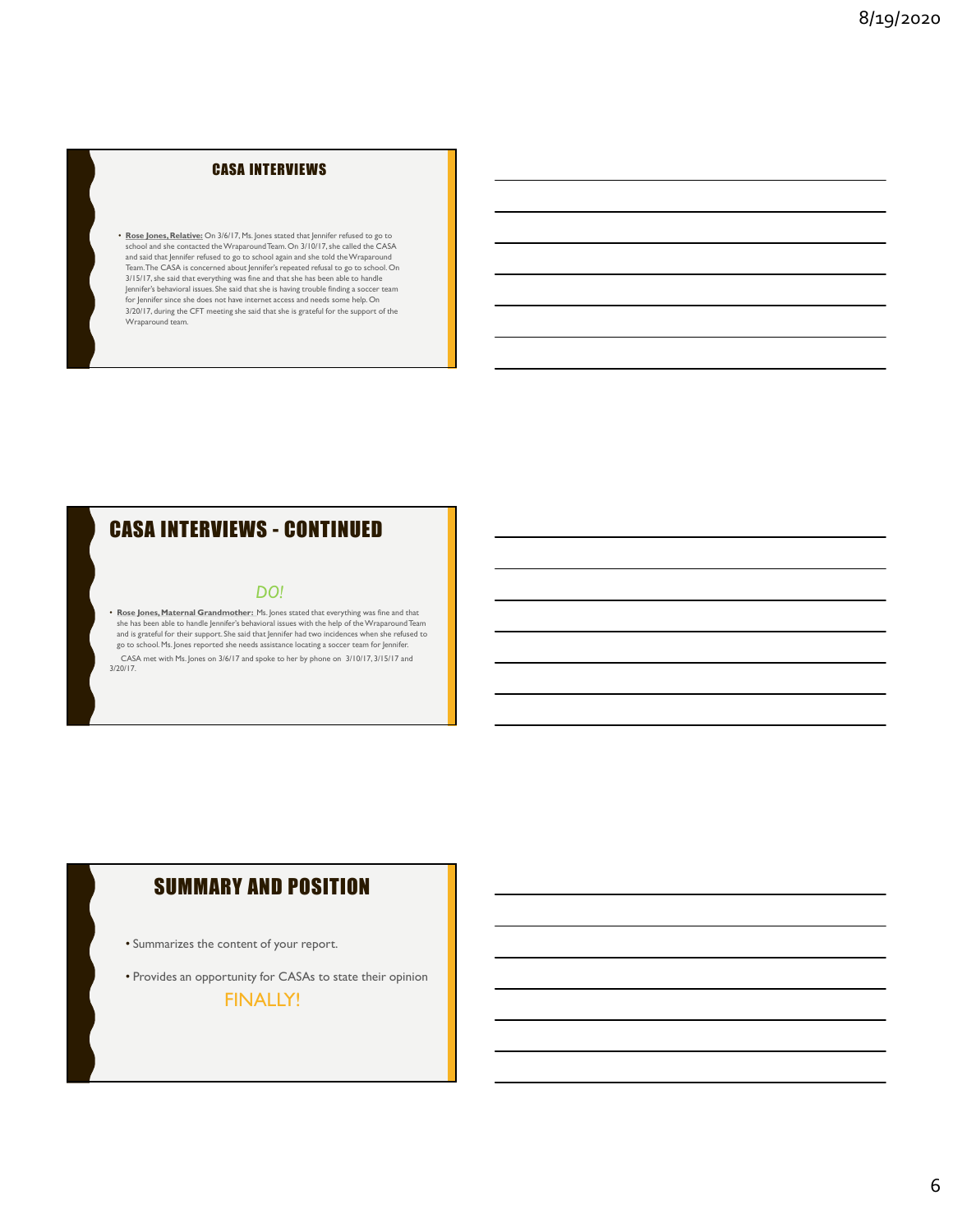# SAMPLE SUMMARY & CASA POSITION

CASA finds that Sam is a bright, independent young man who is struggling with living in an STRTP. While Sam is receiving mental health services at the Sam is receiving mental health services at the Stam is the Stam is the is leaving placement without permission and not following the rules of school and placement. CASA and the<br>team have frequently addressed this with Sam, but he feels his restrictions on his visits with his sister and<br>his la **SAMPLE SUMMARY & CASA POSITION**<br>
CAS desired y an explicit propriate the results of the control of the control of the control of the control of the control of the control of the control of the control of the control of t

## **RECOMMENDATIONS**

- Should be backed up by the contents of your report.
- Should be appropriate for the hearing type.
- Always discuss your recommendations with your supervisor.
	- This is especially important when you are making a recommendation about continuing or terminating family reunification services.
- It's OK for your report to NOT have a recommendation!

## **RECOMMENDATION**

#### Which one of these is NOT an appropriate recommendation?

- a) Sam to remain suitably placed at the STRTP home.
- b) DCFS to ensure Sam has weekly visits with his sister Kimberly.
- c) DCFS to make best efforts to enroll Sam in boxing classes.
- d) The STRTP is to transport Sam to his boxing classes.